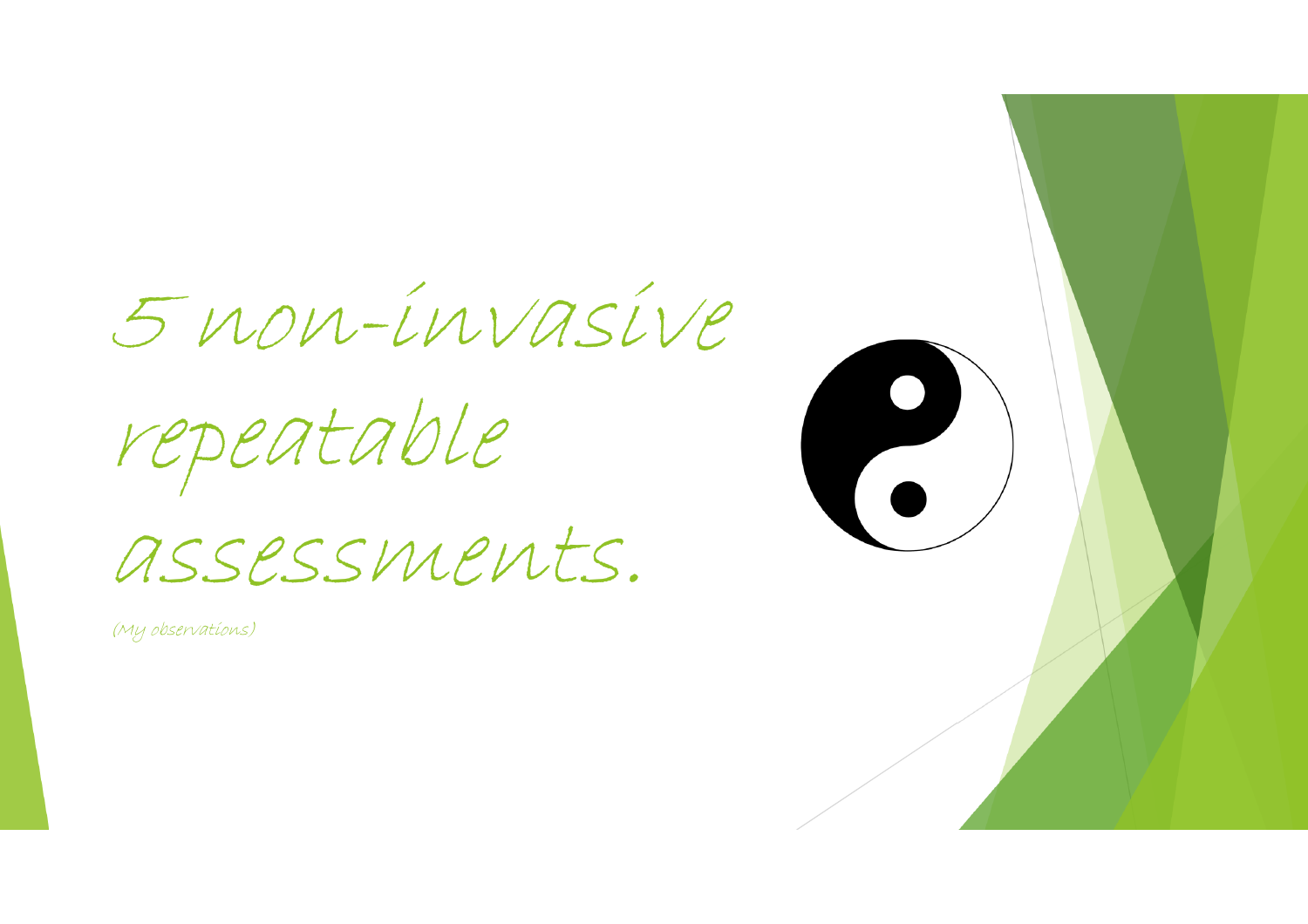### 1. Blood Pressure

- $\blacktriangleright$  Given a Physician has cleared someone of 'higher' blood pressure being a result of possible cardiovascular disease, namely; arthrosclerosis (narrowing blood vessels), my observation suggests intermittent higher BP could be the result of sub-optimal mindset.
- $\blacktriangleright$  The top BP reading (Systolic Pressure: vessel wall pressure during the pump phase), can be influenced (increased) via hormones associated with an unclear mind; commonly, anxiety.
- $\blacktriangleright$ Normal or ideal Systolic pressure is between 130-110 mmHg.
- $\blacktriangleright$ Signs of sub-optimal mindset: Higher or Increasing Sys BP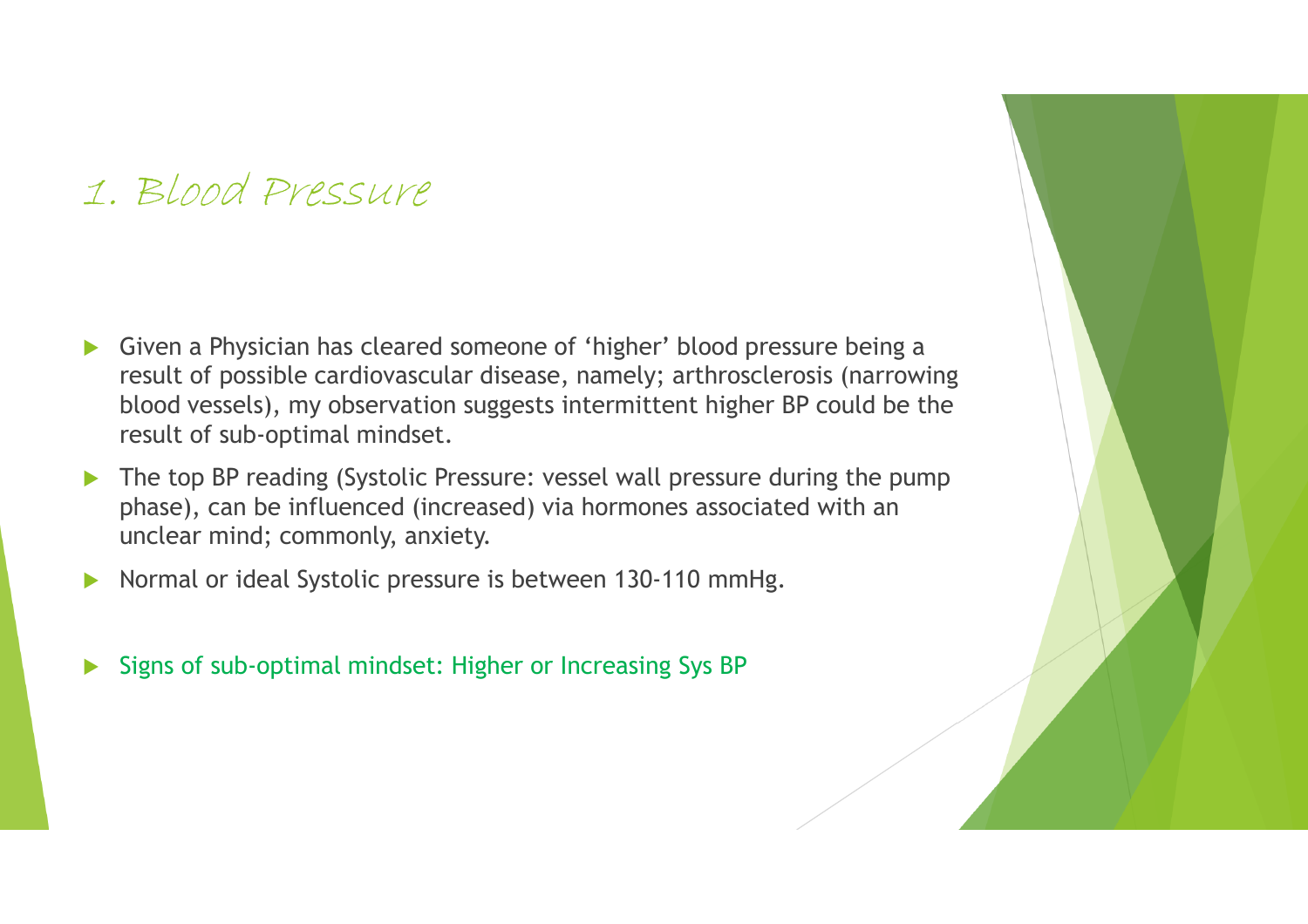## 2. Resting Pulse

- $\blacktriangleright$  Declining Fitness & CV disease aside, an elevated and unusually higher resting pulse can again represent sub-optimal mindset.
- $\blacktriangleright$  The heart muscle can be increased via an emotional state, eg; hormones, namely: adrenalin, and neurotransmitters, noradrenalin.
- $\blacktriangleright$ A relatively normal or ideal resting pulse is between 60-75M, and 70-80F.
- $\blacktriangleright$ Signs of sub-optimal mindset: Higher or Increasing RHR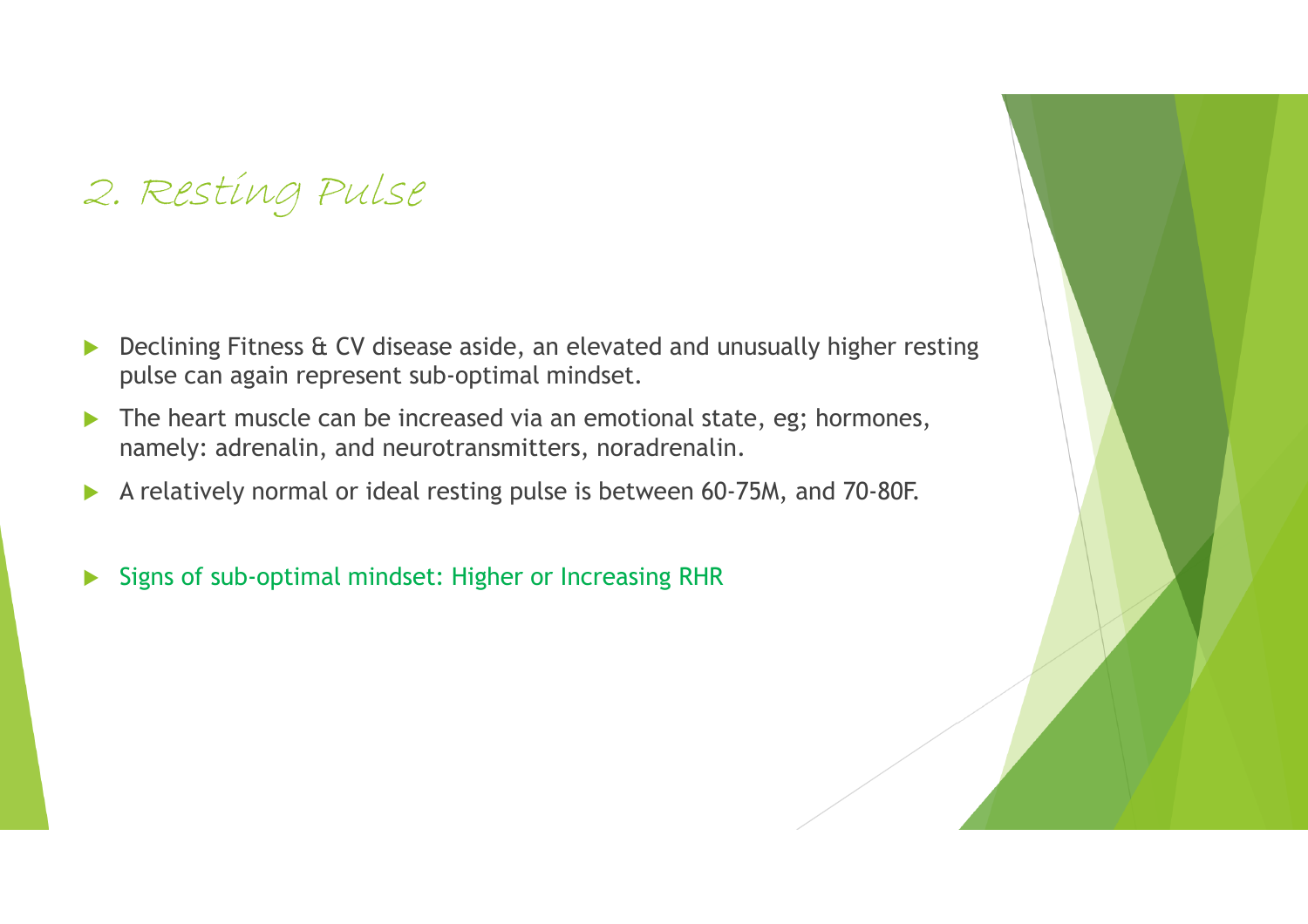# 3. Pulse Oximetry

- A simple non-invasive method of measuring oxygen saturation. Measuring the percentage of blood oxygen, or more so, hemogloblin, can represent aerobic conditioning, which, is critical for continued optimum mental & physical health.
- I've found a sub-optimal mindset lowers Sp02. Commonly a lower result is linked with minimal physical movement.
- $\blacktriangleright$  A relatively normal or ideal oxidated pulse is between 95-99%. Generally, the higher the better. Sub 88% could give reason to make healthier choices.
- $\blacktriangleright$ Signs of sub-optimal mindset: Lower or decreasing SpO2%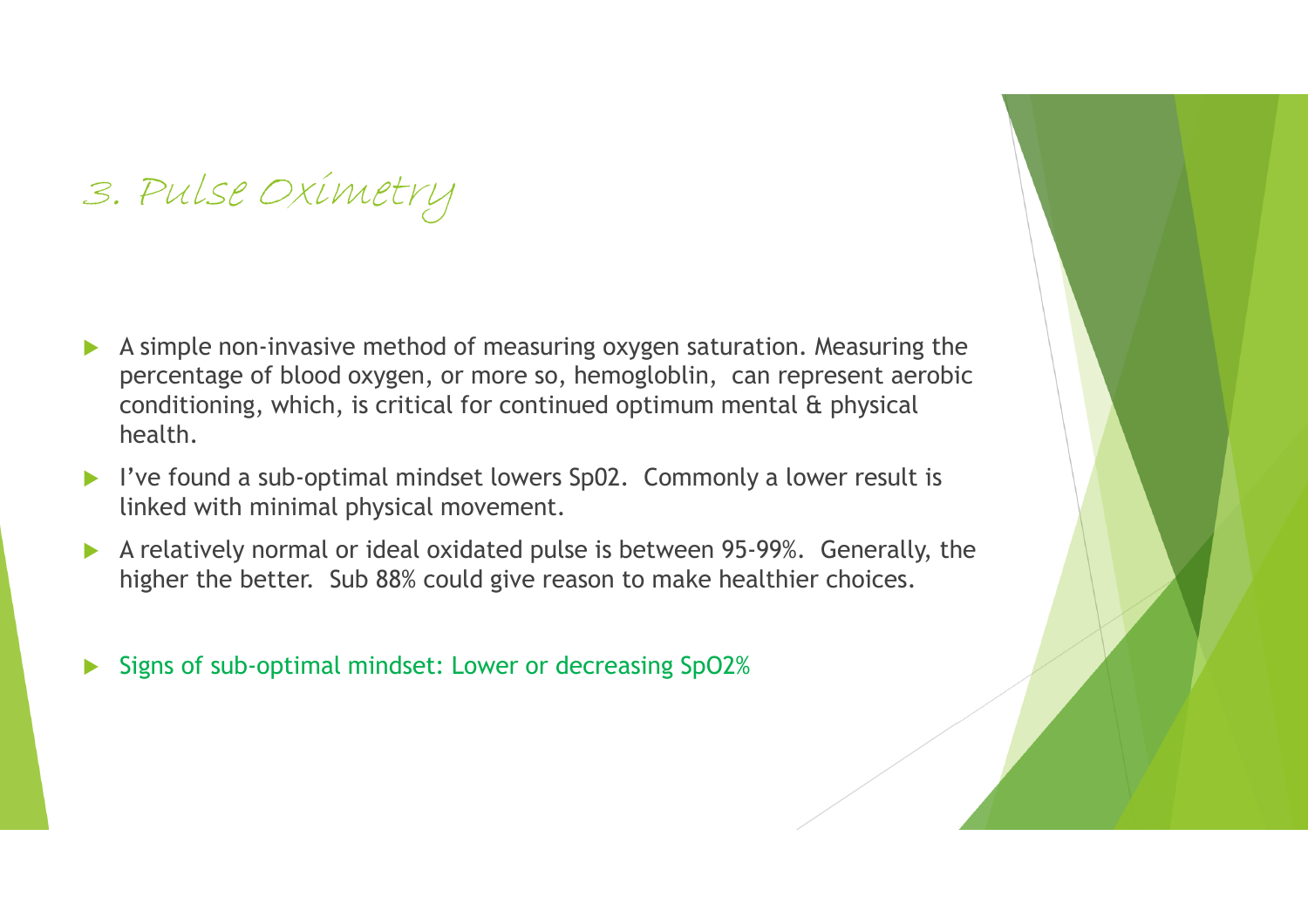# 4. Lung (Forced) Capacity

- A lowering lung capacity could be linked with a sub-par mindset. Sub-optimal breathing action (shorter & higher breathing), poor (anxious-like) posture, and smoking can lower lung capacity and rob someone of vital healthy [brain] oxygen.
- $\blacktriangleright$  Data clearly indicates appropriate regular exercise maintains good lung health. Bespoke aerobic exercise, usually, increases lung flexibility and strength.
- A 'relatively' normal or ideal lung capacity is between 2.0-3.0 litres F, and <br>2.0.4.0 litres M. Generally the higher the hatter 3.0-4.0 litres M. Generally, the higher the better.

 $\blacktriangleright$ Signs of sub-optimal mindset: Lower or decreasing LC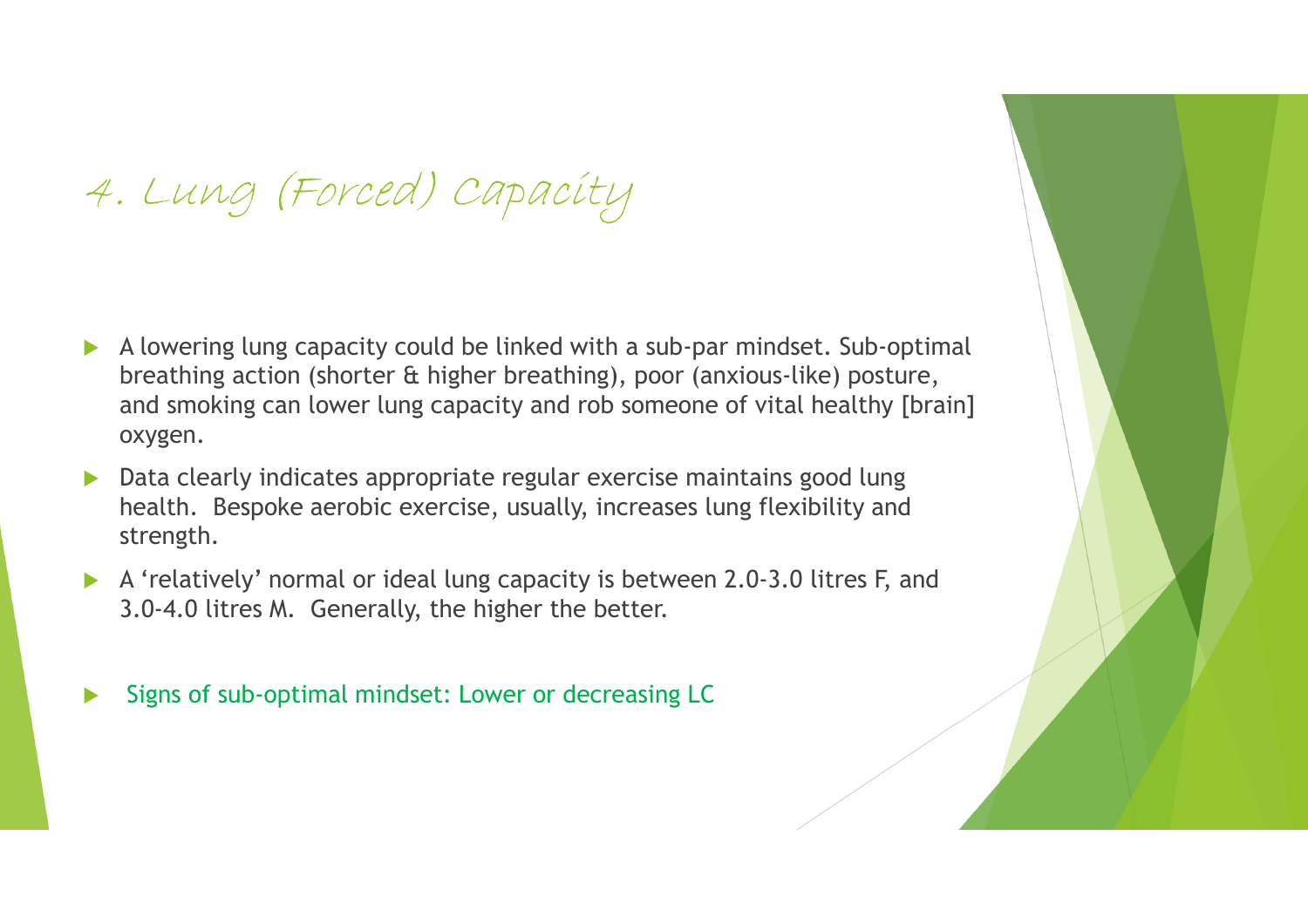### 5. A1C Blood Glucose

- $\blacktriangleright$ A1C is assessing your average blood sugar level over the past 12 weeks.
- $\blacktriangleright$  Maintaining blood glucose balance is usually associated with good collective health. Equally, avoiding higher spikes is best.
- $\blacktriangleright$  Elevated blood sugar readings can be the result of; inactivity, poor food choices, anxiety, and poor sleep patterns.
- $\blacktriangleright$  My data indicates unusually higher A1C readings representing a sub-optimal mindset.
- $\blacktriangleright$ Signs of sub-optimal mindset: Higher or increasing A1CBG